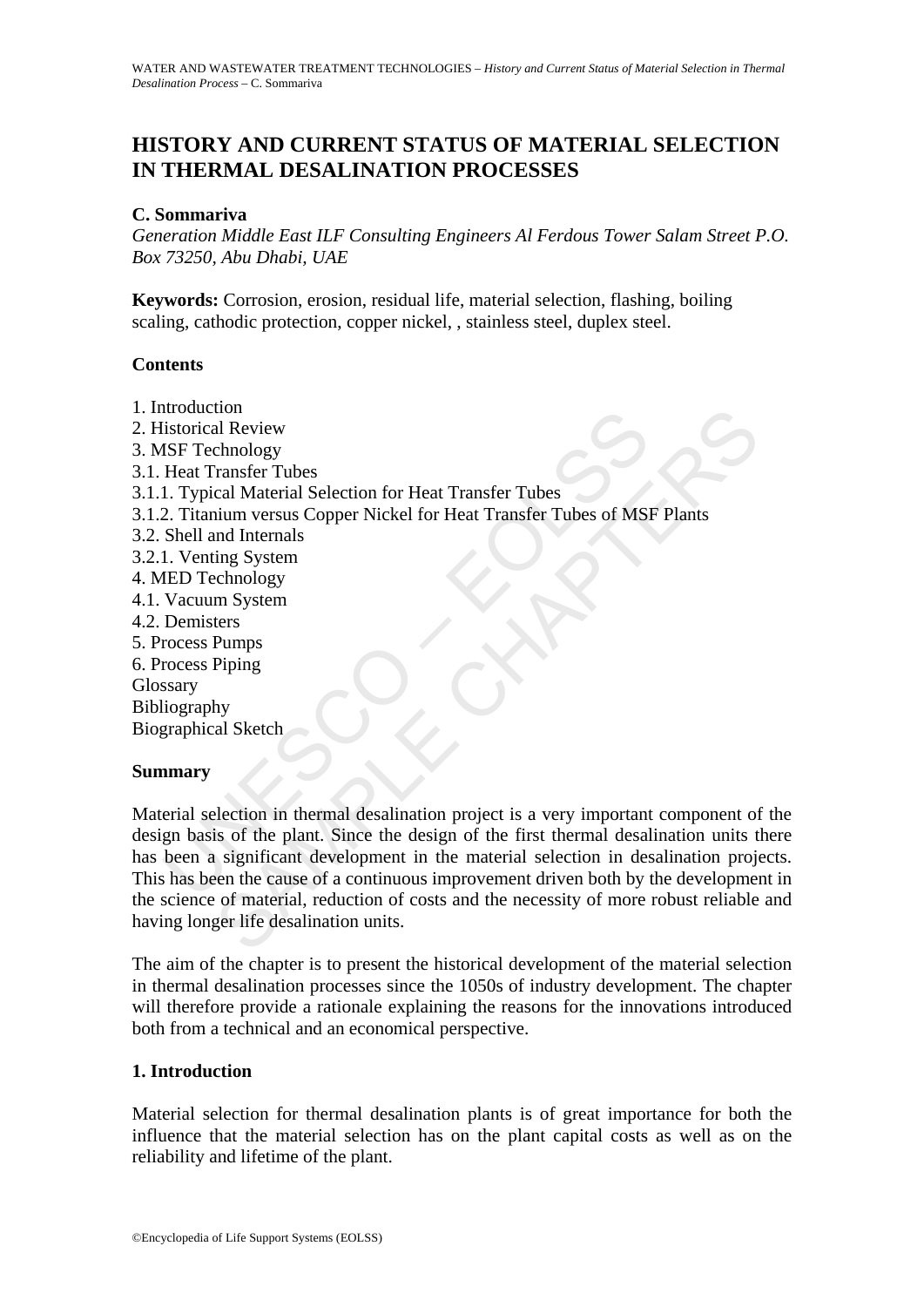The operational experience on the first generation of large MSF desalination plant has demonstrated that the original expected life of these units has been largely exceeded. Several plants installed for an initial industrial life forecast of 10 to 15 years have been found to be in reasonable condition for their age after 30 years of operation. Some of the very old thermal desalination plants were showing signs of tube corrosion to the extent that tube failures warranted a program of monitoring and replacement generally in the hotter sections of the plant. Although these thermal desalination plants had been designed with a significant corrosion allowance, operational experience indicated that corrosion over several years of operation has taken its share.

In this respect rehabilitation and upgrading projects have been regularly implemented in order to set up measures to stop further material loss by, for example, retro fitting of stainless steel lining, repairing excessive wall thinning etc.

In particular several contracts for the rehabilitation and upgrading of desalination units installed in the early seventies have been awarded after twenty to thirty years of operation with the aim of extending the industrial life of these units by a further fifteen years.

Developments in materials technology and a progressive decrease in the stainless steel and duplex steel costs versus carbon steel have resulted in the adoption of nobler materials and it is expected that the generation of large thermal desalination plant installed between the nineties and the early 2000 will last for more than 30 years with minimum maintenance and minor overhauling.

On this basis it is assumed that forty to fifty years design life is a reasonable target which can be obtained if the material selection is optimized in respect of the operating conditions.

articular several contracts for the rehabilitation and upgrading of<br>alled in the early seventies have been awarded after twenty<br>ration with the aim of extending the industrial life of these units 1<br>5.<br>The energy steel cost Example and contracts for the rehabilitation and upgrading of desalination in the early seventies have been awarded after twenty to thirty year<br>at several contracts for the rehabilitation and upgrading of desalination in<br>t The gradual emergence of the MED process in the market portion previously belonging to MSF technology suggests that an evaluation of the operating conditions and material selection for MED plant can also grant an expected life of fifty years. However despite the core of the thermal desalination plant – the evaporator – generally was found in acceptable working conditions after several years of operation the majority of the desalination plants in the Middle East reported major problems related to the main process pumps for seawater and brine.

In these pumping applications NiResist has been extensively used for the casing and rising main of the pump and has been consistently failing due to stress corrosion cracking. This problem was even faced on the younger plants. Many end user have undertaken a long term replacement program using duplex stainless steel will be necessary to overcome this problem. Other subsystems such as ejector/condenser, ball tube cleaning and chemical dosing were found to need either complete replacement or major renovation on the older units. Material upgrades and replacements were identified for carbon steel rubber lined pipe and concrete pipe carrying seawater/brine to GRP.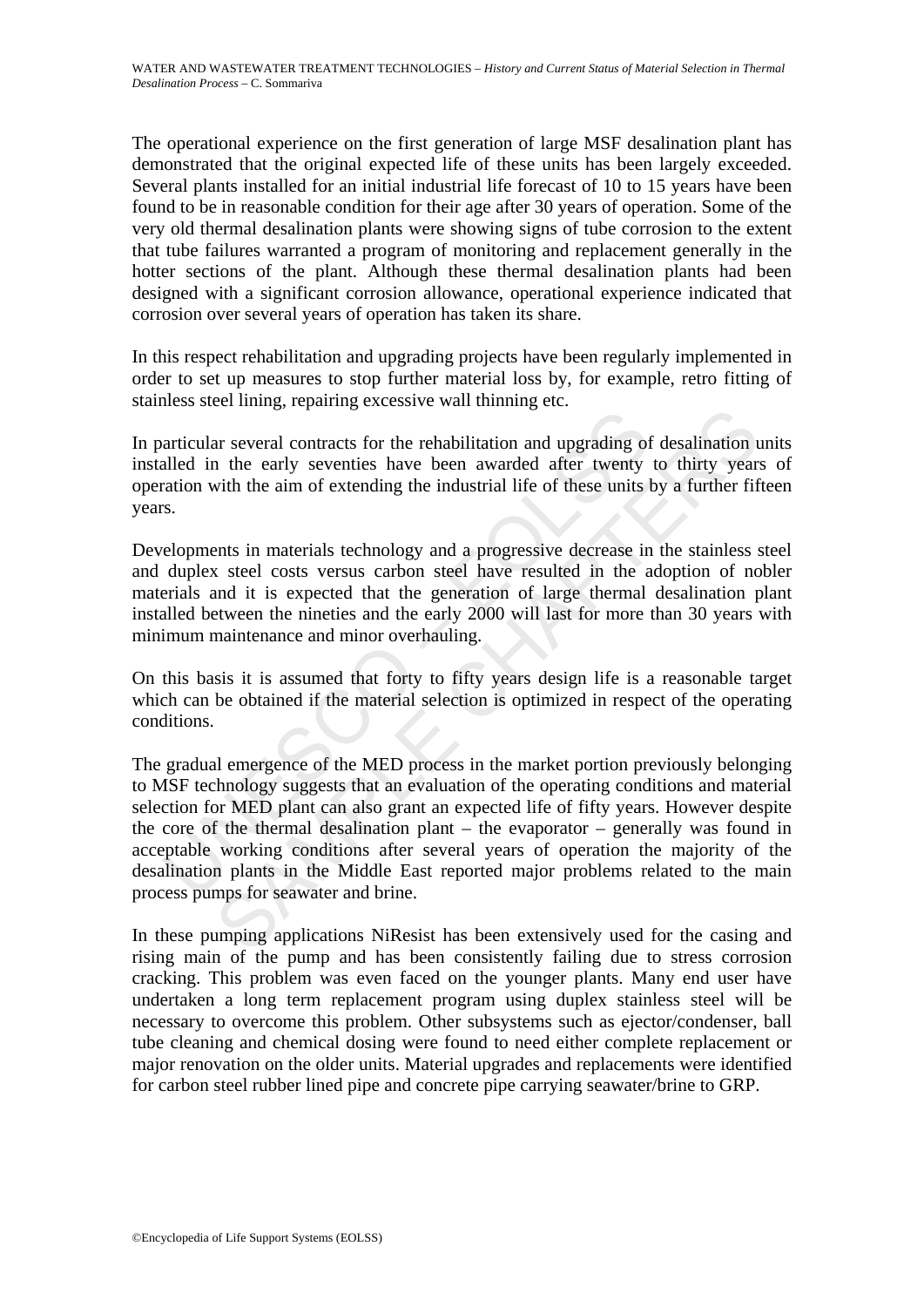Other balance of plant items such as electro-chlorination, CO2 production and fire water systems showed the need for replacement, major reworking or updating even at 15 years age.

Several papers [1] [2] have already demonstrated the sharp influence of material selection on the plant cost; therefore the choice of the plant components that request the contractor and end user to invest in upgrading materials and the evaluation of the financial revenue, in term of extension of plant life and reduction of maintenance are key technical aspects for the future of desalination.

By comparing the various operating conditions occurring in the desalination units and the impact on corrosion/erosion of the materials employed, this paper aims at giving guidelines that will allow material selection to be optimized with respect to the plant costs.

## **2. Historical Review**

UNESCO – EOLSS and Review<br>
and Review<br>
and Review<br>
and Review<br>
ceneration of desalination plants installed in the Gulf in the 1960 till<br>
ployed carbon steel as a material for the evaporator shell and inter-<br>
exhibitable and possess engin The first generation of desalination plants installed in the Gulf in the 1960 till 1980 largely employed carbon steel as a material for the evaporator shell and internals. Carbon steel is relatively inexpensive, readily available and possesses engineering properties that have been understood and used for decades. Another feature of carbon steel that is largely understood is its tendency to corrode and allowance has been made for this in the past by increasing the thickness and hence the weight of the components that are subject to a corrosive environment.

Some significant changes have occurred in the material selection specified for the second generation of desalination plants designed and constructed one decade later due to the deeper understanding of the operating conditions occurring inside the evaporator and their consequences on the material selected.

| <b>Component</b> | <b>First generation</b><br>specification | <b>Second</b><br>generation<br>specification              | <b>Reasons</b>                                                                                                                                        | third generation<br>specification                                          |
|------------------|------------------------------------------|-----------------------------------------------------------|-------------------------------------------------------------------------------------------------------------------------------------------------------|----------------------------------------------------------------------------|
| Vent<br>baffles  | Carbon steel                             | Stainless steel<br>typically AISI<br>316L<br>sometime 304 | Understanding of<br>corrosion induced<br>by high<br>concentration of<br>CO <sub>2</sub> , O <sub>2</sub><br>bromamine and<br>non-condensable<br>gases | Duplex steel DIN<br>1.4462 or<br>equivalent <i>i.e.</i><br><b>SAF 2205</b> |

Some of the most significant changes are summarized in Table 1 below: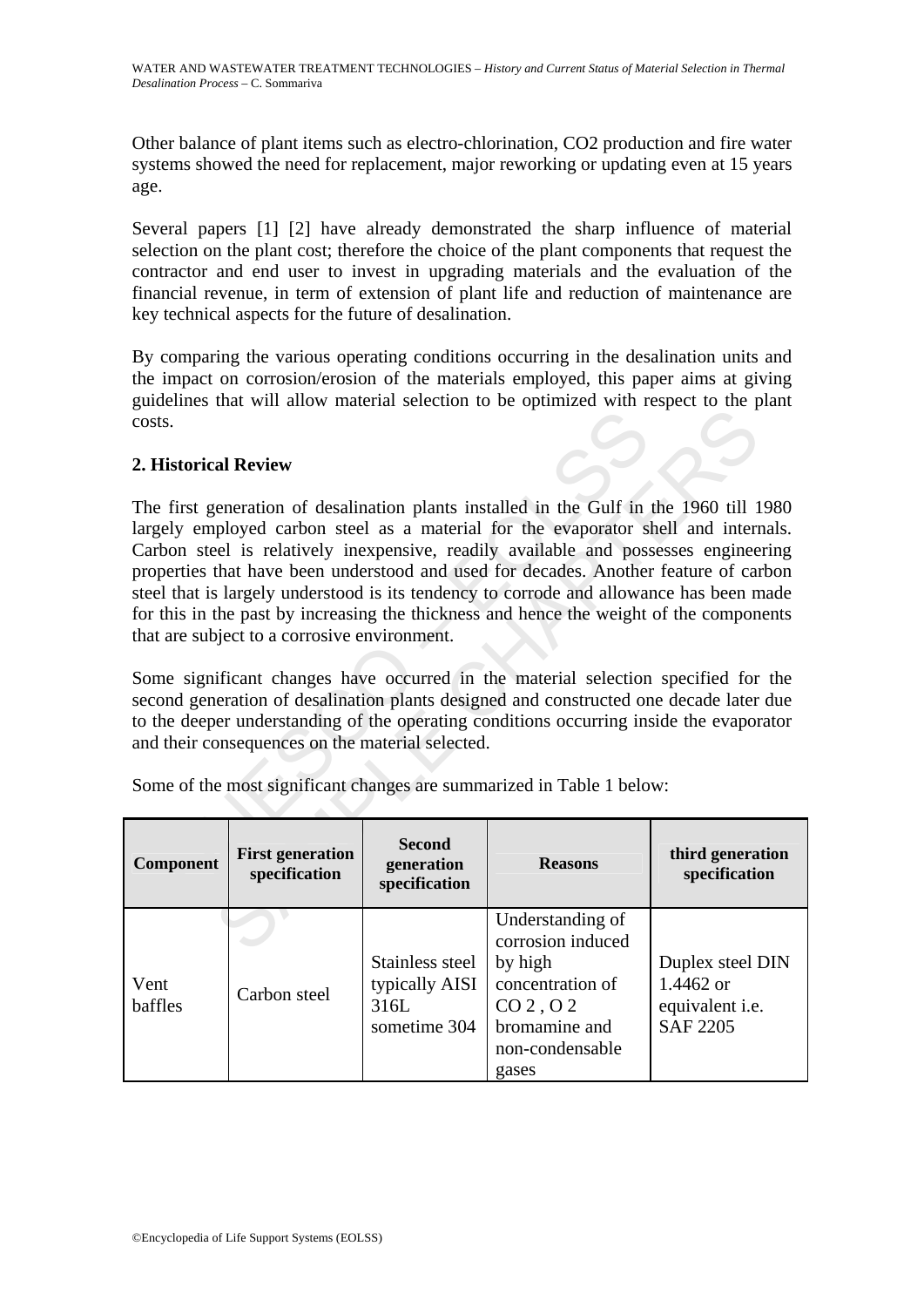WATER AND WASTEWATER TREATMENT TECHNOLOGIES – *History and Current Status of Material Selection in Thermal Desalination Process* – C. Sommariva

| Support<br>plates                                                                                                                                                                                                                                                                                              | Carbon steel                      | Stainless steel<br>typical AISI<br>316L                    | Ditto                                                                                      | Duplex steel DIN<br>1.4462 or<br>equivalent <i>i.e.</i>                    |  |  |
|----------------------------------------------------------------------------------------------------------------------------------------------------------------------------------------------------------------------------------------------------------------------------------------------------------------|-----------------------------------|------------------------------------------------------------|--------------------------------------------------------------------------------------------|----------------------------------------------------------------------------|--|--|
|                                                                                                                                                                                                                                                                                                                |                                   | sometime 304                                               |                                                                                            | <b>SAF 2205</b>                                                            |  |  |
| De-aerator                                                                                                                                                                                                                                                                                                     | Carbon steel $+$<br>rubber lining | Stainless steel<br><b>Typical AISI</b><br>317 LN           | Understanding of<br>corrosion induced<br>by high oxygen<br>and chloramine<br>concentration | Duplex steel DIN<br>1.4462 or<br>equivalent <i>i.e.</i><br><b>SAF 2205</b> |  |  |
| <b>Shell</b>                                                                                                                                                                                                                                                                                                   | Carbon steel<br>painted           | Stainless steel<br><b>AISI 316L</b><br>sometime CS<br>clad | Maintenance<br>reduction cost<br>effect                                                    | Duplex steel DIN<br>1.4462 or<br>equivalent <i>i.e.</i><br><b>SAF 2205</b> |  |  |
| Internals                                                                                                                                                                                                                                                                                                      | carbon steel<br>Painted           | Stainless steel<br><b>AISI 316L</b>                        | Ditto                                                                                      | Duplex steel DIN<br>1.4462 or<br>equivalent <i>i.e.</i><br><b>SAF 2205</b> |  |  |
| Make up<br>spray pipe                                                                                                                                                                                                                                                                                          | carbon steel<br>stainless steel   | Duplex steel<br>DIN 1.4462                                 | Understanding of<br>the erosion<br>phenomena<br>induced by<br>flashing inside the<br>pipe  | Duplex steel DIN<br>1.4462 or<br>equivalent <i>i.e.</i><br><b>SAF 2205</b> |  |  |
| Table 1. Material selection development for MSF plant desalination                                                                                                                                                                                                                                             |                                   |                                                            |                                                                                            |                                                                            |  |  |
|                                                                                                                                                                                                                                                                                                                |                                   |                                                            |                                                                                            |                                                                            |  |  |
| The development of stainless steels in thermal desalination continues as<br>an<br>understanding of corrosion mechanisms and the associated kinetics is gained and this<br>has resulted in a wide range of alloys under the umbrella title of "stainless steels" being<br>readily available for the technology. |                                   |                                                            |                                                                                            |                                                                            |  |  |
| Specific grades of stainless steel may now be applied to counter particular types of<br>corrosion and / or erosion.                                                                                                                                                                                            |                                   |                                                            |                                                                                            |                                                                            |  |  |
| Development of corrosion resistant materials however is not confined to stainless steel,<br>a notable material finding application, particularly for tubing, being titanium. The<br>erosion and corrosion resistance of titanium is well known in the power industry and its                                   |                                   |                                                            |                                                                                            |                                                                            |  |  |

Development of corrosion resistant materials however is not confined to stainless steel, a notable material finding application, particularly for tubing, being titanium. The erosion and corrosion resistance of titanium is well known in the power industry and its s application to desalination has resulted in significant reduction in tube weights as thinner w wall thickness is used for what is already a lighter material than steel.

The corrosion mechanism m for carbon steel that is most often encountered in desalination plants is that of general corrosion, whereby metal is removed from the surface of the exposed material, resulting in a general thinning. This is not the case with stainless steel, where corrosion usually t takes the form of pitting. This results in very little metal loss but raise the possibility of localized penetration. Much of the development of stainless steel is associated with establishing resistance to pitting in high chloride environments.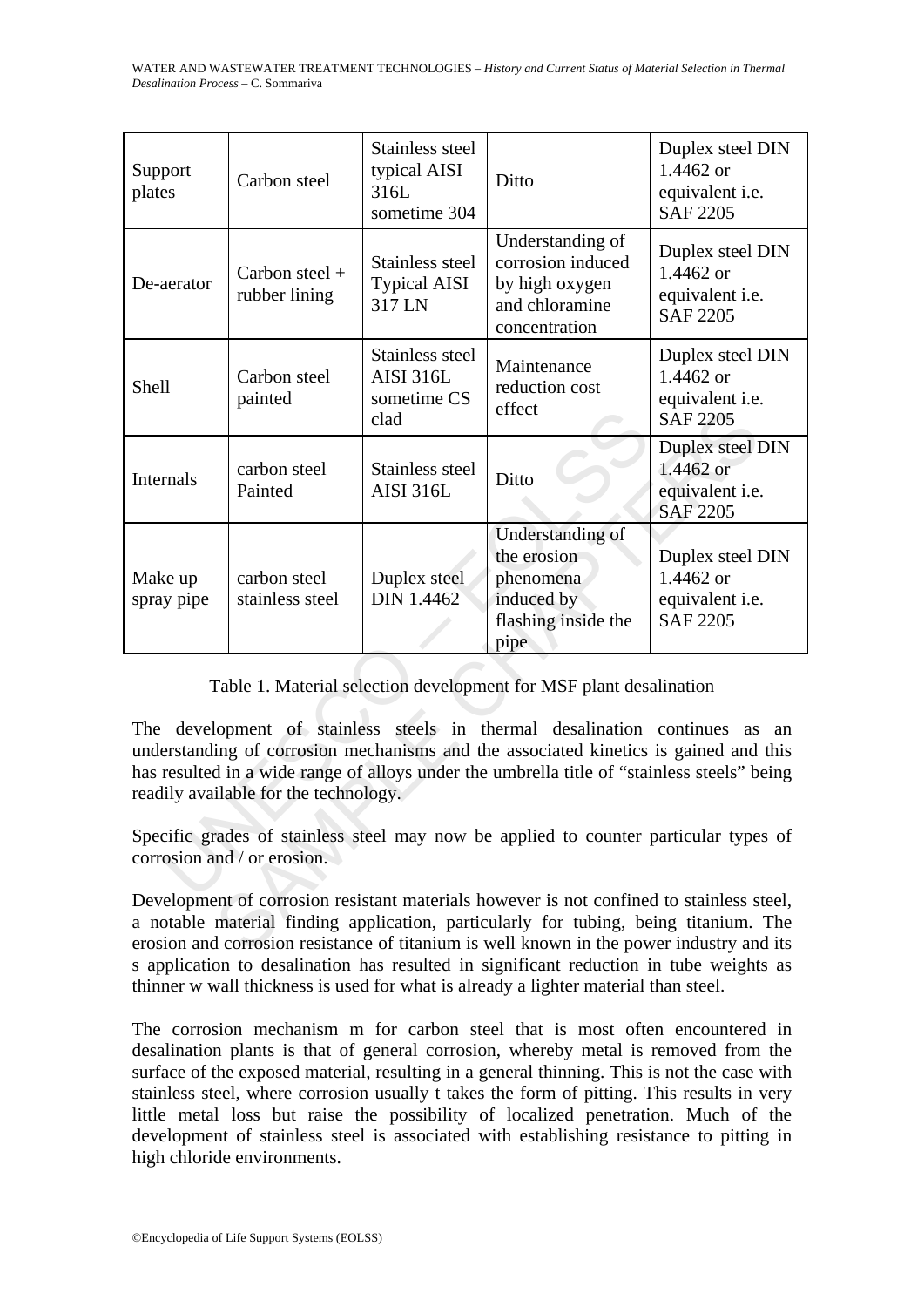The adoption of stainless steel instead of carbon steel for evaporator and d de-aerator shell has caused, along with a g general upgrading of the material, also a reduction in the weights of the evaporator, which i is indicated in Figure 1 below [1].



## Figure 1. overall weight against capacity MSF plant

However the gradual decrease in the evaporator overall weight both due to the elimination of corrosion allowances and the refinement in the structural design which permits lower thickness as well as further thermodynamic design optimization that has allowed an overall reduction of the heat transfer surface.

The trend in modern thermal desalination is towards Duplex stainless steel as they combine a very high tensile strength that in turn allow to reduce the thickness of the shell plate and at the same time ensure a better performance against corrosion and erosion.

## **3. MSF Technology**

## **3.1. Heat Transfer Tubes**

The material selection for heat transfer tubes represents one of the most important technical choices in the design of thermal desalination plant.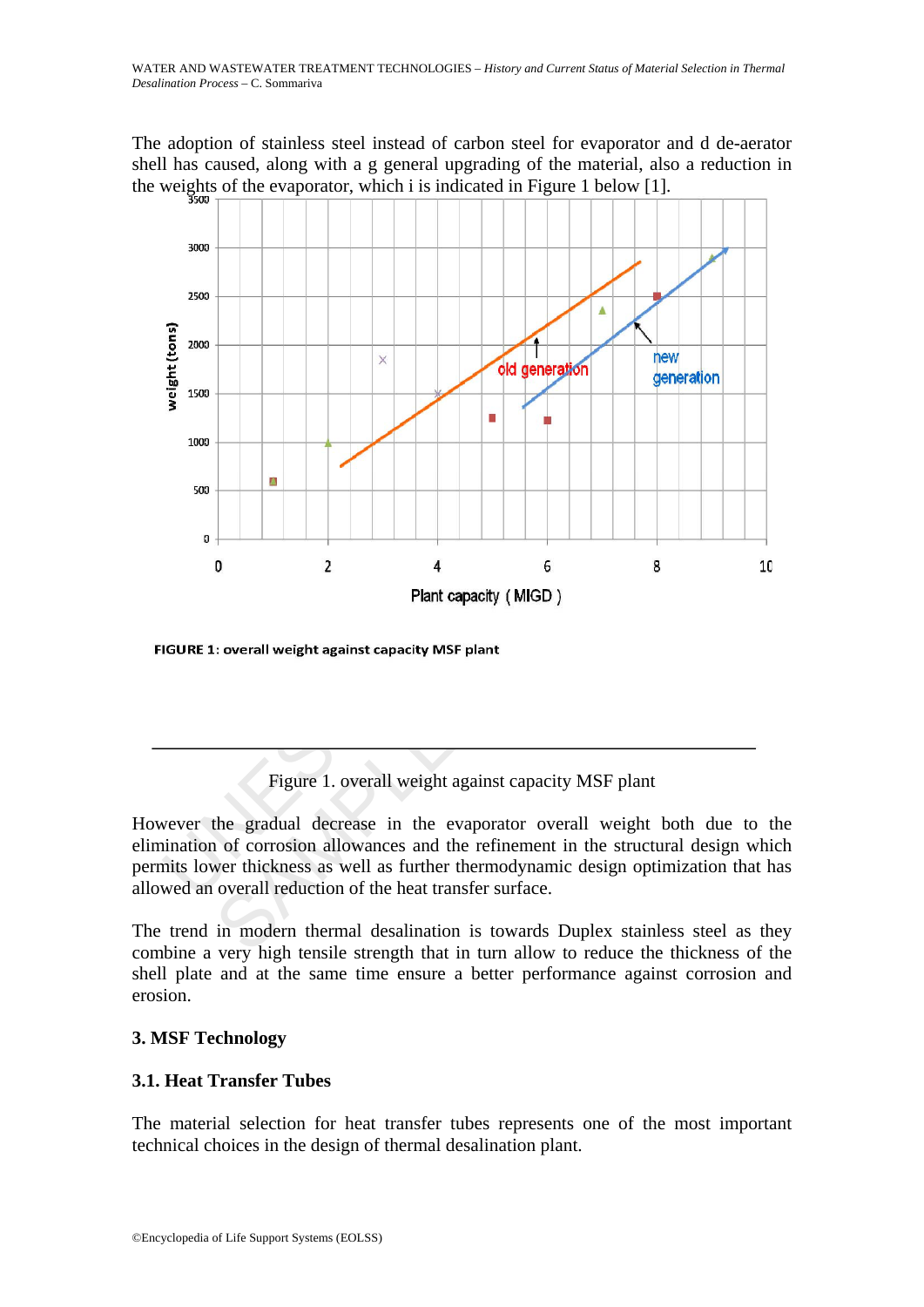In particular the Tube bundle represent a very large component of the overall desalination plant costs furthermore the tube bundle is generally made of copper nickel alloys or titanium and both materials are extremely sensitive to market price variations. The main copper alloys used in desalination plants for the heat transfer tubes are basically the following:

- UNS C68700 Aluminum Brass (Traded as Cubral)
- UNS C70600 Copper-Nickel 90/10 (Traded as Niton 10)
- UNS C71500 Copper-Nickel 70/30 (Traded as Niton 30)
- UNS C71640 Copper-Nickel 66/30/2/2 (Traded as Iper Niton)

The nominal composition of these alloys is schematically indicated in the table below:

|                                                                                                                                                                                                                                                                                                                                    | Niton 10 | Niton 30 | IperNiton | Cubral |  |
|------------------------------------------------------------------------------------------------------------------------------------------------------------------------------------------------------------------------------------------------------------------------------------------------------------------------------------|----------|----------|-----------|--------|--|
| Copper -Cu                                                                                                                                                                                                                                                                                                                         | 90%      | 70%      | 66%       | 76%    |  |
| Nickel -Ni                                                                                                                                                                                                                                                                                                                         | 10%      | 30%      | 30%       |        |  |
| $\text{Zinc } -\text{Zn}$                                                                                                                                                                                                                                                                                                          |          |          |           | 22%    |  |
| Aluminium - Al                                                                                                                                                                                                                                                                                                                     |          |          |           | 2%     |  |
| Iron                                                                                                                                                                                                                                                                                                                               |          |          | 2%        |        |  |
| Manganese                                                                                                                                                                                                                                                                                                                          |          |          | 2%        |        |  |
| sistance to corrosion. The tube inner surface status plays a crucial role in eliminating<br>e tube reactivity to surface agents and in getting its natural bent to achieve the be<br>rotective self-coating during the start up of the tube bundle.<br>the copper alloys owe their corrosion resistance in oxygenated environments |          |          |           |        |  |
| prosion products layers which form during initial exposure. The kinetics of corrosio                                                                                                                                                                                                                                               |          |          |           |        |  |
| yer growth are determined by the oxygen reduction at the tube inner surface.                                                                                                                                                                                                                                                       |          |          |           |        |  |
| is therefore extremely important that the alloy surface be homogeneous with respe<br>oxygen overvoltage to avoid differentiation into cathodic and anodic areas.                                                                                                                                                                   |          |          |           |        |  |
| eneral the operational experience with Copper alloys tubes has been quite successf                                                                                                                                                                                                                                                 |          |          |           |        |  |

Table 2. Nominal composition of STM alloys

The most important feature that a copper alloy tube should have is to have a good resistance to corrosion. The tube inner surface status plays a crucial role in eliminating the tube reactivity to surface agents and in getting its natural bent to achieve the best protective self-coating during the start up of the tube bundle.

General the operational experience with Copper alloys tubes has been quite successful but there have been cases where some substantial failures were observed immediately after commissioning of the plant. These failures were not attributable to any shortfall in the material application but in the manufacturing process and in the original quality of the metal that is used for the tube.

In general the manufacturing factory receives the individual constituents of the tubes in sheets of copper, nickel, aluminum etc. The relevant raw material components are melted, and mixed in the required ratio at the factory site furnace. This melt is then formed into billets which in turn are heated, and punched by hot extrusion process to make the basic tube form.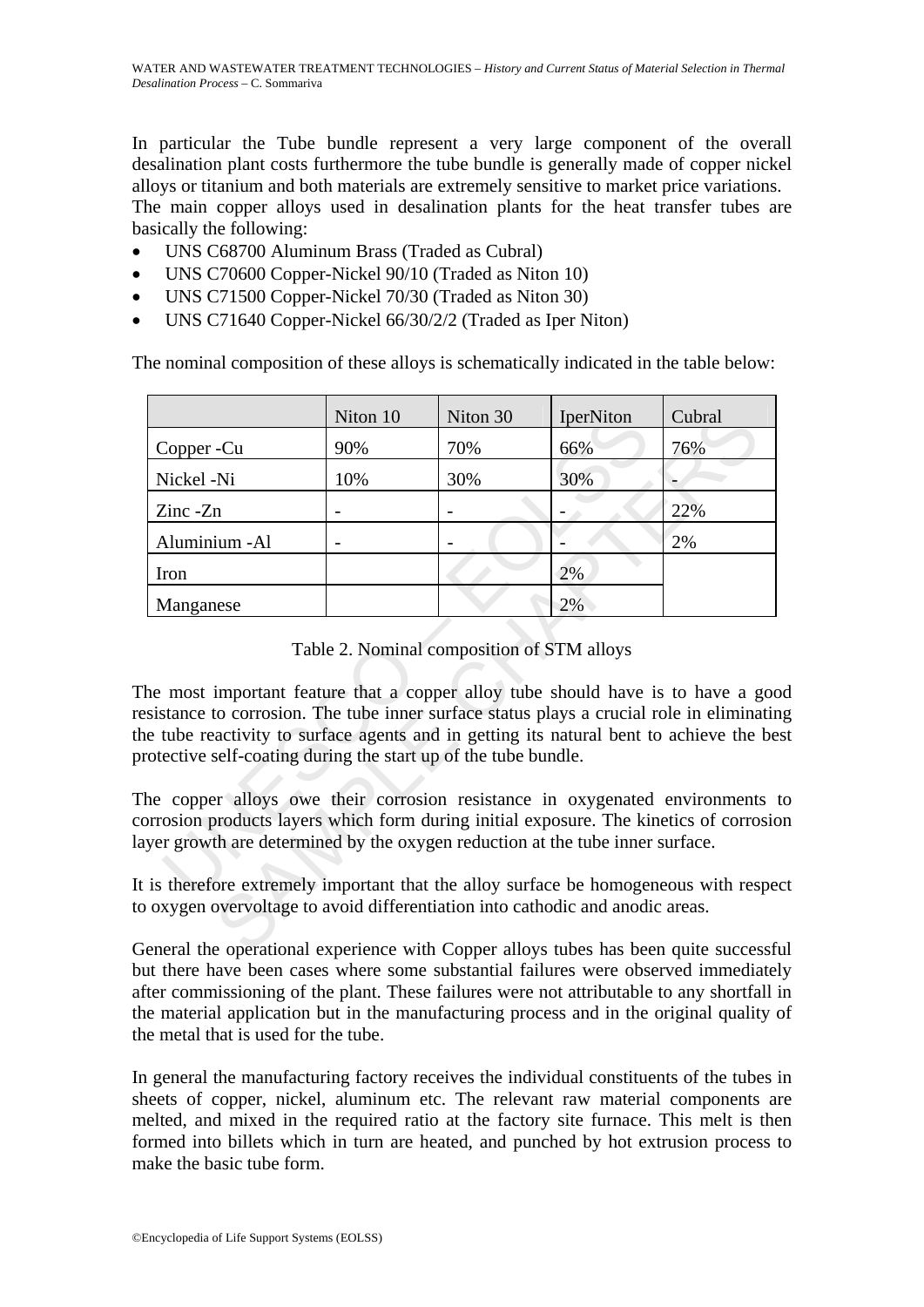The basic tube is further cold drawn in a number of stages to produce the required end product dimensions. Annealing is done at various intermediate stages. Generally different mandrels were used for each different material.

Manufacturing standards call for clean, smooth surfaces, free from grease and especially from graphitic carbon films. Graphitic carbon films, which derive from the cracking of lubricants during the final heat treatment of the tubes, are well known as strong depolarisers of oxygen reduction and as a cause of pitting attack. Modern factories have taken steps to remove any lubricant before heat treating while in some cases the old and obsolete method of sand blasting to obtain a carbon free surface is applied. Sand blasting, however, also remove the thermal oxide layer which is formed on the inner surface of tubes during the final heat treatment, thus leaving a rather "live metal" sensitive surface.

## **3.1.1. Typical Material Selection for Heat Transfer Tubes**

| The increased sensitivity of the alloy surface results in lower stability of the initially<br>formed protective layers while a thin thermal oxide film ensures better, long term<br>stability by reducing the layer growth.                                                                                                                                                                             |                             |            |                                                              |  |  |
|---------------------------------------------------------------------------------------------------------------------------------------------------------------------------------------------------------------------------------------------------------------------------------------------------------------------------------------------------------------------------------------------------------|-----------------------------|------------|--------------------------------------------------------------|--|--|
| 3.1.1. Typical Material Selection for Heat Transfer Tubes                                                                                                                                                                                                                                                                                                                                               |                             |            |                                                              |  |  |
| The material selection for the MSF plants tube bundle could vary according to the<br>Client design. There are specifications that are considered more sophisticated and<br>demanding than other specifications but generally the material selection has not been<br>subject to great changes in the development of MSF technology.<br>A typical material selection can be indicated in the table below: |                             |            |                                                              |  |  |
| <b>Occasional</b><br><b>Frequent</b><br>Rare                                                                                                                                                                                                                                                                                                                                                            |                             |            |                                                              |  |  |
| <b>Brine</b> heater                                                                                                                                                                                                                                                                                                                                                                                     | CuNi 70/30 or<br>CuNi 66/30 | CuNi 90/10 | <b>Titanium ASTM B338</b><br>-2 (with titanium<br>tubeplate) |  |  |
| <b>Heat Transfer Tube</b><br><b>Heat Recovery section</b>                                                                                                                                                                                                                                                                                                                                               |                             |            |                                                              |  |  |
| <b>High Temperature</b><br>Stage 112°-70°                                                                                                                                                                                                                                                                                                                                                               | CuNi 70/30 or<br>CuNi 66/30 | CuNi 90/10 | Al Brass                                                     |  |  |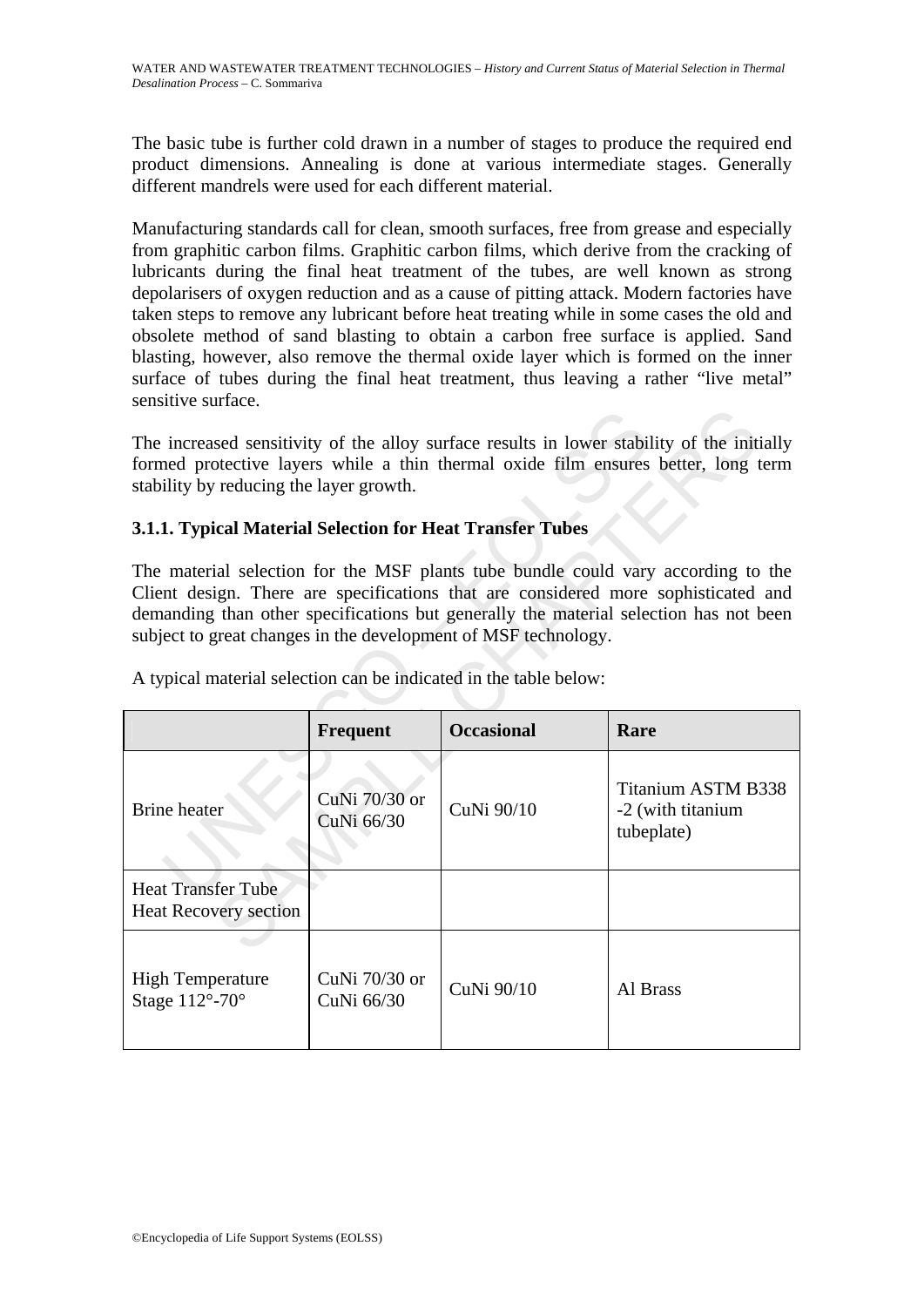| Low Temperature<br>stage Below 70°               | CuNi 90/10 Al<br><b>Brass</b> | CuNi 90/10<br><b>Titanium ASTM</b><br>B338-2 | CuNi 70/30 |
|--------------------------------------------------|-------------------------------|----------------------------------------------|------------|
| <b>Heat Transfer Tube</b><br>Heat Reject section | CuNi 70/30<br><b>Titanium</b> | CuNi 90/10                                   | Al Brass   |

Table 3. material selection for heat transfer tubes

As it can be seen from the table above the adoption of CuNi 90-10 (typical specification BS 2871 CN 102) is prevailing for the major MSF desalination plants. The application of copper nickel 90-10 is predominant in the heat recovery section of the MSF distiller while this material was in general replaced in the heat rejection section by the CuNi 66-30 (typical specification BS 2871 CN 108) or CuNi 66 20 Fe2Mn. Due to the higher nickel content, CuNi 66 20 Fe2Mn, ensures a better resistance to the corrosion phenomena at high temperature for this reason it has been employed instead of CuNi 90-10 in brine heater and high temperature stages of the distiller.

Track 3. Inatellar scheens for heat attacher decessed of CuNi 90-10 (ty<br>2871 CN 102) is prevailing for the major MSF desalination plan<br>opper nickel 90-10 is predominant in the heat recovery section of<br>let this material wa raon. 5. match at selection for heat tankser tabes<br>
SERVI 102) is prevailing for the major MSF desalination plants. The applicativeled 90-10 is predominant in the heat recovery section of the MSF distincted 90-10 is predo However the cost per unit weight of the CuNi 66-30 tubes is in general 30 % to 40% higher than the CuNi 90-10, in addition the thermal conductivity of this material is lower (0.293 Joule cm / (cm<sup>2</sup> sec °C) compared to 90-10 0.502 Joule cm / (cm<sup>2</sup> sec °C) ). This implies the requirement of larger heat exchange surface if CuNi 66-30 tubes are adopted. In view of the high costs, the adoption of Copper Nickel 66-30 alloy for heat exchange tubes is limited to the high temperature stages as an alternative to Copper nickel 90 –10. Despite the material selection has not been subject to many changes the operational experience with MSF plant has gradually allowed to reduce the thickness of the heat transfer tubes. A typical thickness value adopted in the 1980s was 1.2 mm whereas nowadays the tube thickness does not generally exceed 1.00 mm and often reaches 0.89.

Table 4 below shows the prevailing thickness adopted in the MSF plant during their historical development. Operational experience has shown that the adoption of copper nickel tubes of 1.2 mm thickness, seems to be un-necessary, since records exist of plant lasting more than 20 years constructed with Copper nickel 90-10 and Aluminum brass tube operating successfully with limited re-tubing, a possible further reduction to 0.9 mm may be possible as a result of the optimization studies.

| <b>Prevalent Thickness Adopted (mm)</b> |                |               |  |
|-----------------------------------------|----------------|---------------|--|
| <b>Until 2000</b>                       | Last ten Years | Last 4 years- |  |
|                                         |                | future        |  |
|                                         |                | $0.9 - 0.8$   |  |
|                                         |                |               |  |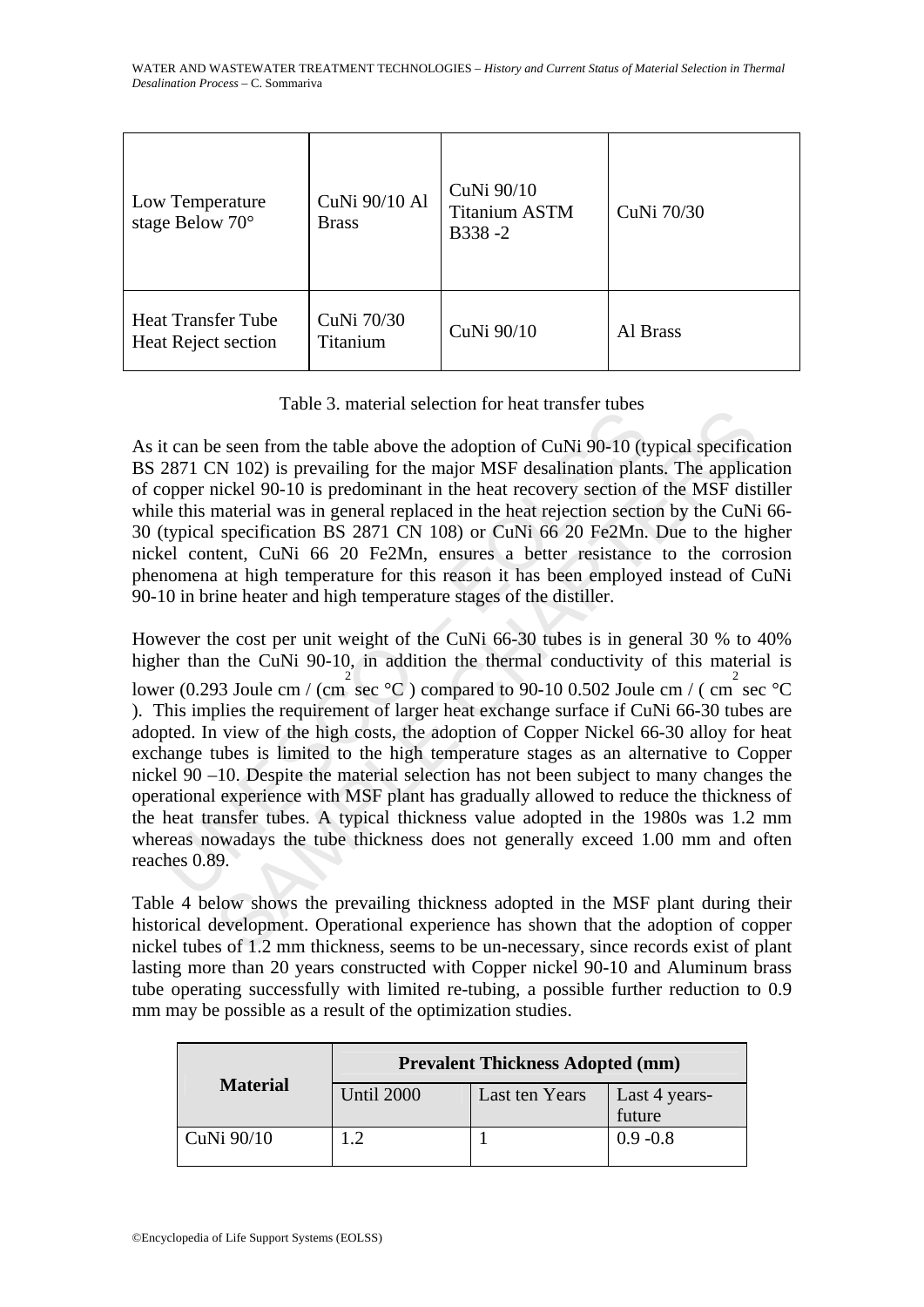| CuNi 66/30 | $\mathcal{D}$ |             | $0.9 - 0.8$ |
|------------|---------------|-------------|-------------|
| Al brass   | ാ             |             | $1-0.9$     |
| Titanium   | 0.7           | $0.7 - 0.5$ | 0.4         |

## Table 4. Prevalent Thickness Adopted for MSF Plants for Titanium and Competing Alloys: Heat Recovery Section

This reduction in thickness has allowed a substantial optimization in the heat transfer areas and in the cost of the evaporator.



#### **Bibliography**

-

[1] C. Sommariva, D. Pinciroli, E.Tolle, R.Adinolfi, " optimization of material selection for evaporative desalination plants in order to achieve the highest cost -benefit ratio", *Desalination* 124, --99-103 (1996), Elsevier Science Publ., Amsterdam, 1996 [this paper presents the development of the material selection in MSF desalination plants from the first to the second generation]

[2] C. Sommariva, H. Hogg, K.Callister" Forty years design life: the next target material selection and operating conditions in thermal desalination plants", *Desalination* 136, -169-176 (2001), Elsevier Science Publ., Amsterdam, 2001 [this paper illustrates the introduction of stainless and duplex steel In MSF and MED and the achievable lifetime]

[3] Corrado Sommariva, Harry Hogg, Keith Callister: Maximum economic design life for desalination plant: the role of auxiliary equipment materials selection and specification in plant reliability. Sharm El Sheick: May 6-9 2002; Conference on desalination strategies in south Mediterranean countries. [this paper illustrates the introduction role of auxiliary equipment material selction in the overall plant life assessment]]

[4] Corrado Sommariva, Harry Hogg, Keith Callister: Cost reduction and design lifetime increase in thermal desalination plants: thermodynamic and corrosion resistance combined analysis for heat exchange tubes material selection. *Desalination* 158, -17-21 (2003), Elsevier Science Publ., Amsterdam, 2003 [This paper illustrates the cost reduction potentials by optimizing the ehat transfer surface and the material selection of the heat transfer tubes]

[5] Salah Ghram Al Zahrani, Corrado Sommariva , Ramachandran Venkatesh: Management issues and long term planning on large power and desalination plant: the Al Jubail example EDS Santa Margherita Italy May 2005.[The paper illustrates the specific experience of al Jubail plant in ters of material selection, operation maintenance and the related rehabilitation and up-grading activities]

[6] C.Sommariva, "rehabilitation and upgrading of existing desalination plants: a opportunity for optimization" POWER GEN conference 13-15 October 2003 Abu Dhabi [The paper illustrates the specific experience of al Jubail plant in ters of material selection, operation maintenance and the related rehabilitation and up-grading activities]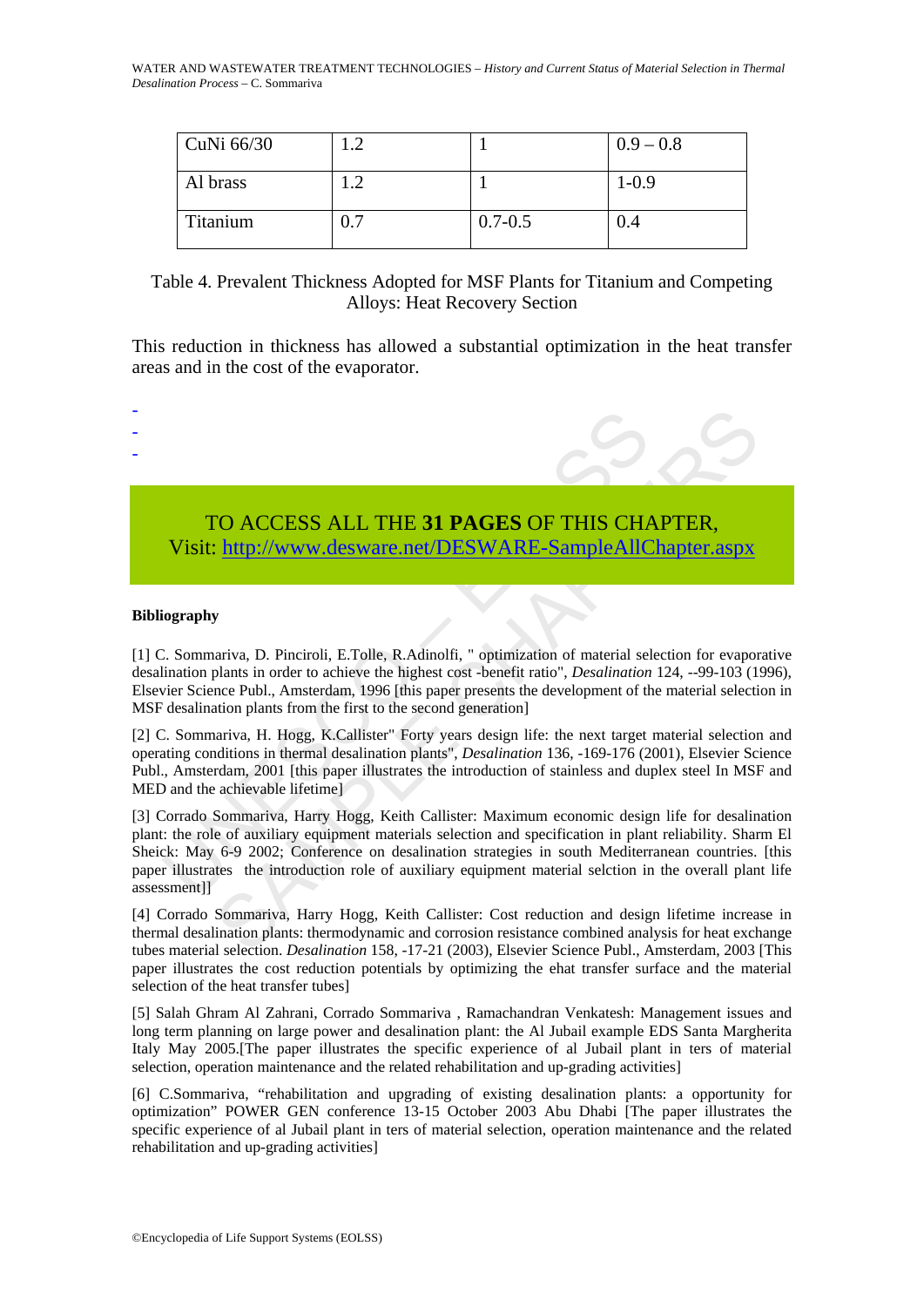[7] Stainless steel for desalination, Outokumpu brochure 1255EN-GB: 2. [This brochure illustrates the material features of the Outokumpu stainless steel product line]

[8] Steel grades, properties and global standards, Outokumpu data sheet 1042EN-GB4. [This brochure illustrates the material features of the Outokumpu stainless steel product line]

[9] Duplex stainless steel, Outokumpu data sheet 1008EN-GB4 [this brochure illustrates the material features of the Outokumpu stainless steel product line]

[10] High performance austenitic stainless steel, Outokumpu data sheet 1004EN-GB2. [This brochure illustrates the material features of the Outokumpu stainless steel product line]

[11] Jan Olsson, "Stainless steels for desalination plants", EDS Santa Margherita, Italy, 2005. [This paper illustrates the introduction of stainless and duplex steel in MSF and MED and the achievable lifetime]

[12] Jan Olsson & Malin Snis, "Duplex – A new generation of stainless steels for desalination plants", IDA Montpellier, France, 2006. [This paper illustrates the introduction of duplex steel In MSF and MED and the achievable lifetime and comparison with other austenitic steel]

[13] A 317L disaster, a photomontage. [This paper illustrates the feedback from the installation of 317l on a seawater reverse osmosis projects]

[14] Jan O. Olsson and Hans L. Groth, "Evaporators made of duplex stainless steel. A new approach to reduced costs", IDA Yokohama, 1993. [This paper illustrates the introduction of duplex steel in the desalination industry]

[15] E. Ghiazza, P. Peluffo, "A new design approach to reduce water cost in MSF evaporators", IDA Bahamas, 2003.

[16] Jan Olsson, Viktor Jägerström, Ivan Resini, "MSF chambers of solid duplex stainless steel", IDA Bahamas, 2003. [This paper illustrates the introduction of duplex steel in MSF and MED and the achievable lifetime]

[17] Jan Olsson and Keith Minnich, "Solid stainless steel for MSF once through plants", EDS Las Palmas, 1999. [This paper illustrates the introduction of stainless steel in MSF and the achievable lifetime]

[18] Thermal desalination processes -Reference list, Outokumpu 2006. [This paper illustrates the inmaterial selectionl in MSF and MED]

[19] S. Narain and S.H. Asad, "Corrosion problems in low-temperature desalination units", Acom No 2- 1993. [This paper illustrates the operational feedback from the low temperature desalination plants and the resolution by using alternative materials ]

A 317L disaster, a photomontage. [This paper illustrates the feedback from the water reverse osmosis projects]<br>Jan O. Olsson and Hans L. Groth, "Evaporators made of duplex stainless steed costs", IDA Yokohama, 1993. [This visor accuration content to the metallic of the state of the state.<br>
disaster, a photomontage. [This paper illustrates the feedback from the installation of 31<br>
verse osmosis projects]<br>
SISson and Hans L. Groth, "Evaporato [20] [3]V. Franchini "Maintenance activity for partial retubing on four distillers multi flash double deck (capacity 3 MIGD each unit) of Abu Dhabi power station after 18 years of operation activity, *Desalination* 108*, --295*-313 (1996), Elsevier Science Publ., Amsterdam, 1996 [This paper illustrates rehabilitation and mateirla up-grade sequence in MSF plant in the UAE]

[21] Tariq Bahmdan ,Anwar Ahsan Abdullah Al-Sabilah , Abdulsalam Al-Mobayed " TITANIUM TUBE MSF EVAPORATOR TWO DECADES OF OPERATING EXPERIENCES" SWCC, AL-Jubail Desalination & Power Plant, [This paper illustrates the operational feedback from the MSF plant in Jubail with particular regard to the use of titanium tubes]

[22] Imad Makhzoumi "Fibre Glass for Sea Water Boxes and MED Modules: Solutions for Long Term Reliability", paper presented at the Middle East Energy 2001 conference in Dubai October 8-10 [This paper illustrates the use of GRP as a potential material for evaporator components]

[23] B. Cox: Titanium for Energy and Industrial Applications. Edt. by D. Eylon. AIME (1981) 123 [This paper illustrates the use of titanium tubes in desalination industry]

#### **Biographical Sketch**

**Dr. Sommariva** has a PhD in Chemical engineering from Genoa University and a diploma in management from Leicester University Dr. Sommariva is presently the Managing Director of ILF